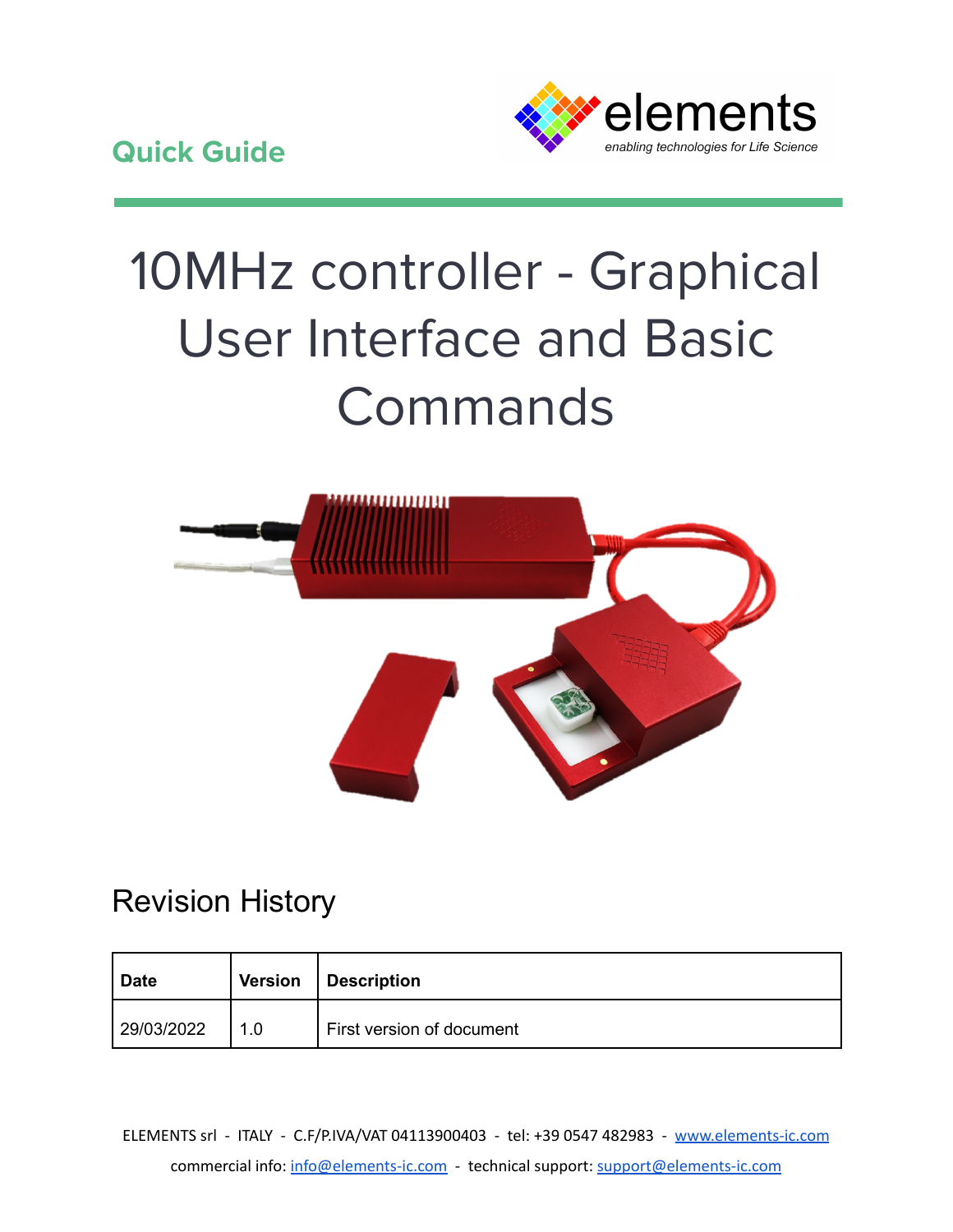

## **Connection**

In order to control your device connect it to the power supply and to the pc via the provided USB3 cable. Run the software: when the device is recognized its serial number will appear and the connect button will be enabled. Click it to start controlling the device. It might take a while for the FW to completely load, so please wait at least 1 minute.

| 10MHz controller 1.0.6 |  |                        |  |  |  |  |
|------------------------|--|------------------------|--|--|--|--|
|                        |  | View Analysis Advanced |  |  |  |  |
| Connection             |  |                        |  |  |  |  |
| eUDB2002               |  | Connect                |  |  |  |  |
|                        |  |                        |  |  |  |  |

After the connection, if the device is working properly you should see around 40Msps in the acquisition info widget. It might take a few seconds for the data stream to start after connection.



ELEMENTS srl - ITALY - C.F/P.IVA/VAT 04113900403 - tel: +39 0547 482983 - [www.elements-ic.com](http://www.elements-ic.com)

commercial info: [info@elements-ic.com](mailto:info@elements-ic.com) - technical support: [support@elements-ic.com](mailto:support@elements-ic.com)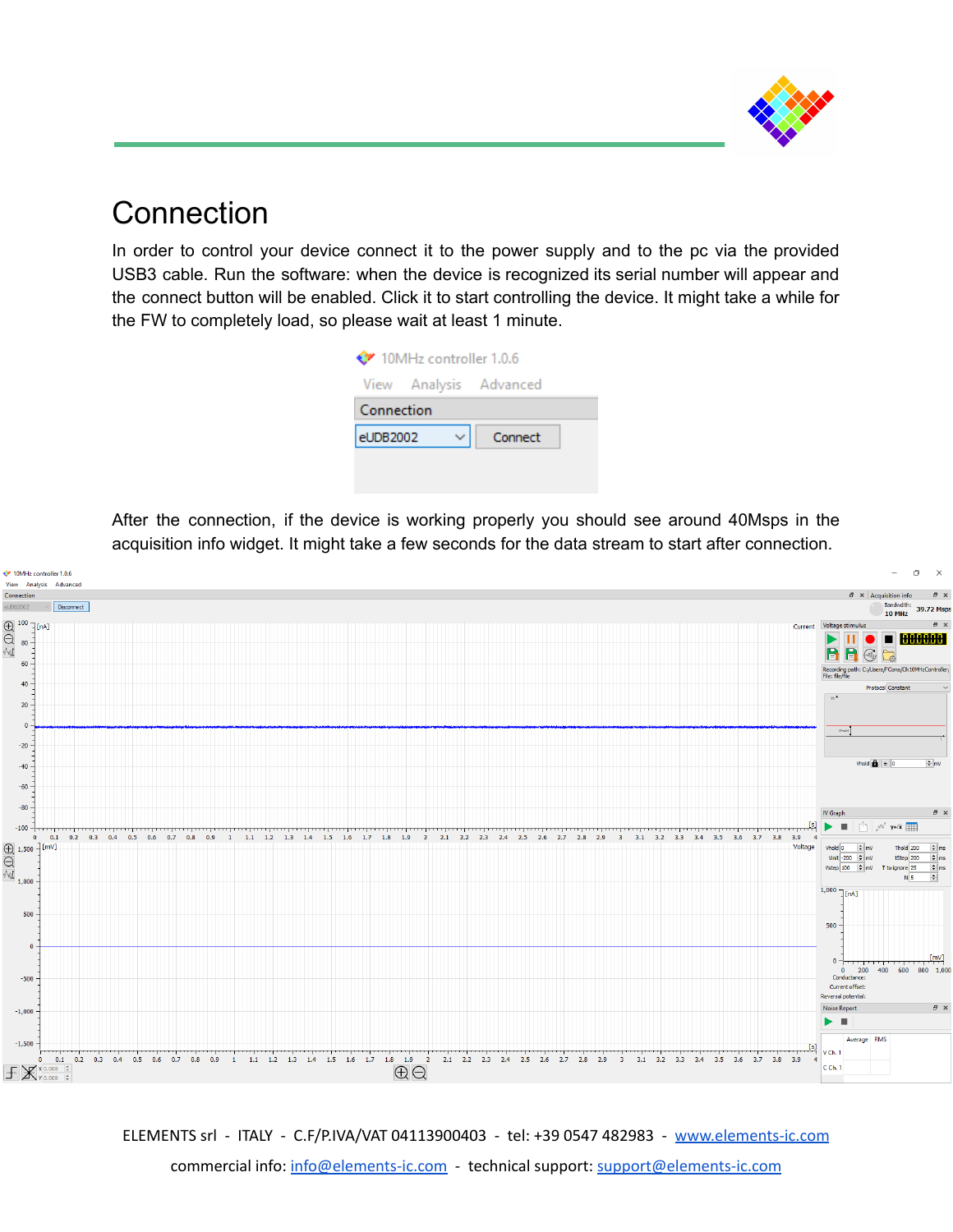

## Introduction to the GUI

The default GUI is organized in multiple menus all embedded in a single window; however single menus can be removed from the main window and split in different windows to be placed where preferred on the screen.

Click on the "View" menu or "Analysis" menu to select which widgets should be shown or hidden.



## Current/voltage plots window

The central window of the Graphical User Interface displays the acquired input current channel (or channels for multichannel devices) and the control voltage in an oscilloscope-like fashion.

## Vertical zoom and offset

| The vertical zoom $\bigcirc$ controls let you interact with the current and voltage plots in terms of                       |
|-----------------------------------------------------------------------------------------------------------------------------|
| scale. The full trace button $\frac{\sqrt{2}}{2}$ will try to rescale y-axis so that the data fits well the plot<br>window. |

The offset can be modified using the mouse scroll wheel.

#### Horizontal zoom

 $\oplus$  $\ominus$ 

The horizontal scale is always synchronized among all plots. The zoom buttons increase and decrease the time scale of all channels.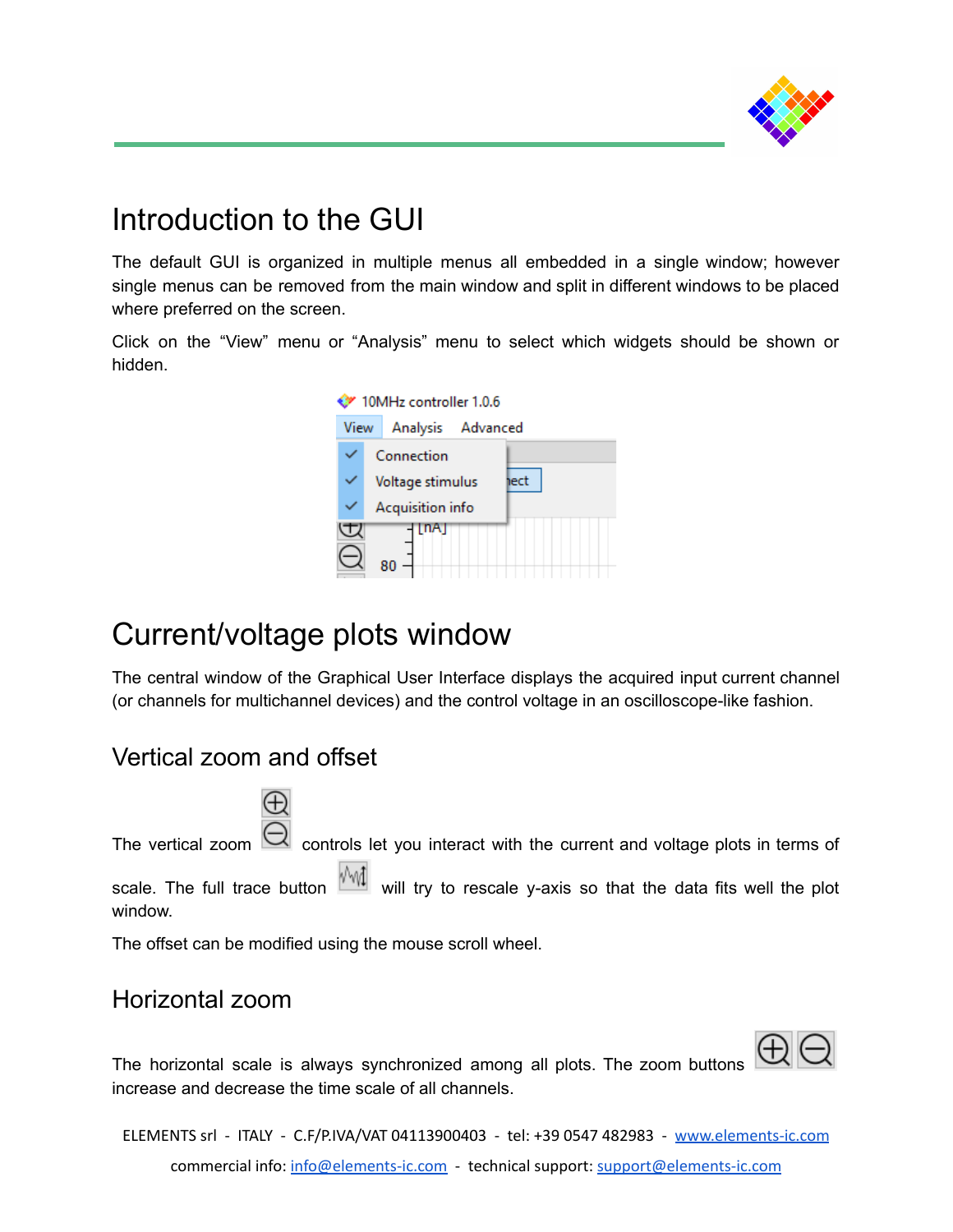

## Rectangular zoom

It is also possible to select a rectangular area to zoom manually. To do it simply left click in one corner of the rectangular area you want to zoom, drag the mouse cursor to the opposite corner of the area and finally release the left button of the mouse.



In order to zoom only along the x-axis or y-axis draw a thin rectangle, elongated along the horizontal or vertical axes respectively. When done properly the rectangle will become a horizontal or vertical line.

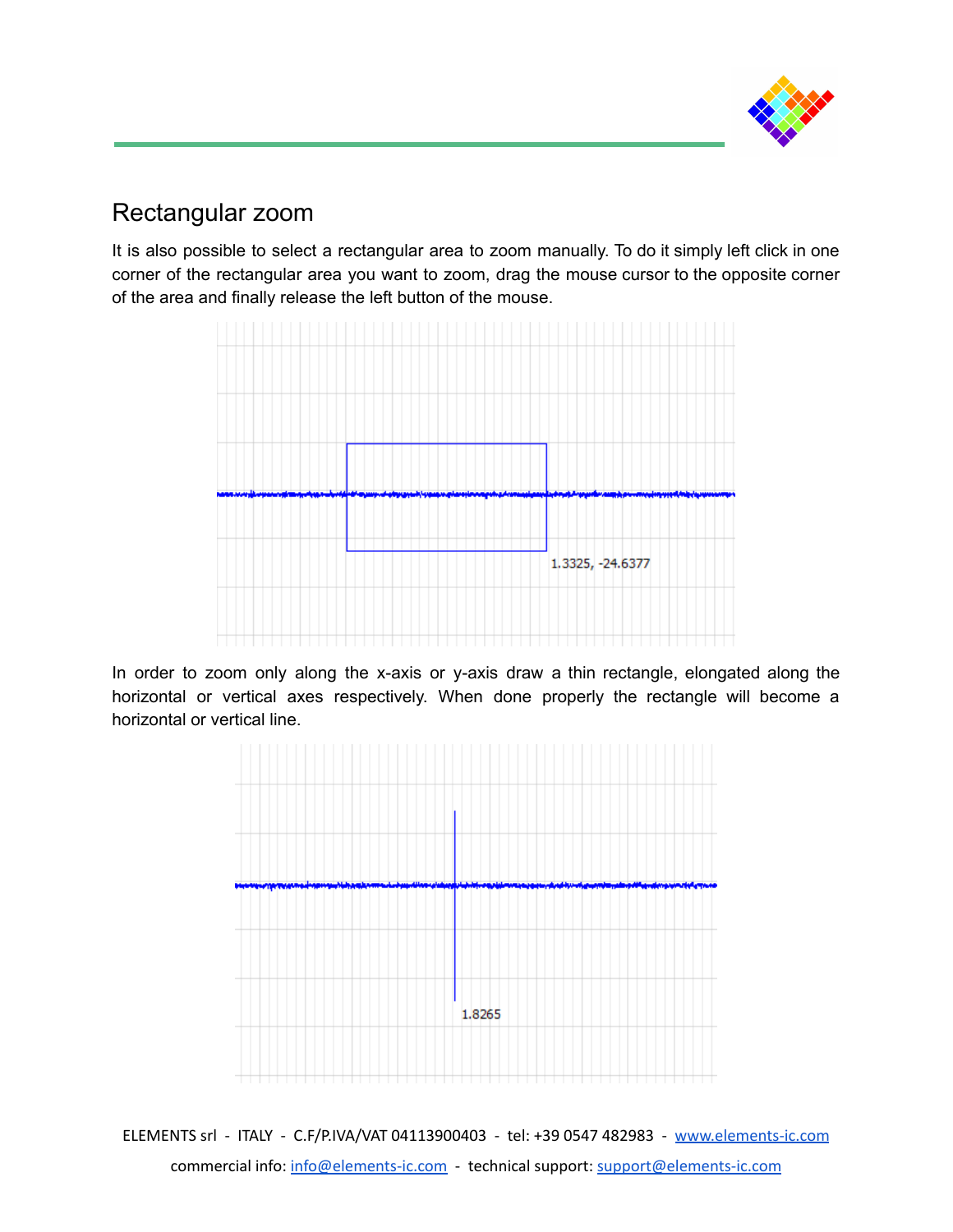

To go back to the previous zoom setting right click anywhere within the plot areas.

## Displayed data trigger



When the trigger button  $\boxed{1}$  is pressed the mouse cursor will change and resemble the trigger icon. In this condition click in any plot to set a triggering point that will be marked by two dashed lines on the triggered plot: now the plot will refresh so that the selected trace crosses the triggering point with a rising edge.



Use the right button to set the triggering point in order to set a falling edge trigger.

Once a triggering point is set the trigger location controls  $\mathbf{Y}$ <sup>0.116</sup>  $\div$  will be enabled: using these controls the triggering point position can be fine tuned.

Use the remove triggers button  $\mathbb{R}$  to disable the triggering function.

Setting a second triggering point will disable a previously set triggering point.

If the trace does not cross the triggering point the plots will stop refreshing. This condition will persist until the trace finally crosses the triggering point or the triggering point is changed, moved or disabled.

## Acquisition info widget



ELEMENTS srl - ITALY - C.F/P.IVA/VAT 04113900403 - tel: +39 0547 482983 - [www.elements-ic.com](http://www.elements-ic.com) commercial info: [info@elements-ic.com](mailto:info@elements-ic.com) - technical support: [support@elements-ic.com](mailto:support@elements-ic.com)

 $X|0.242$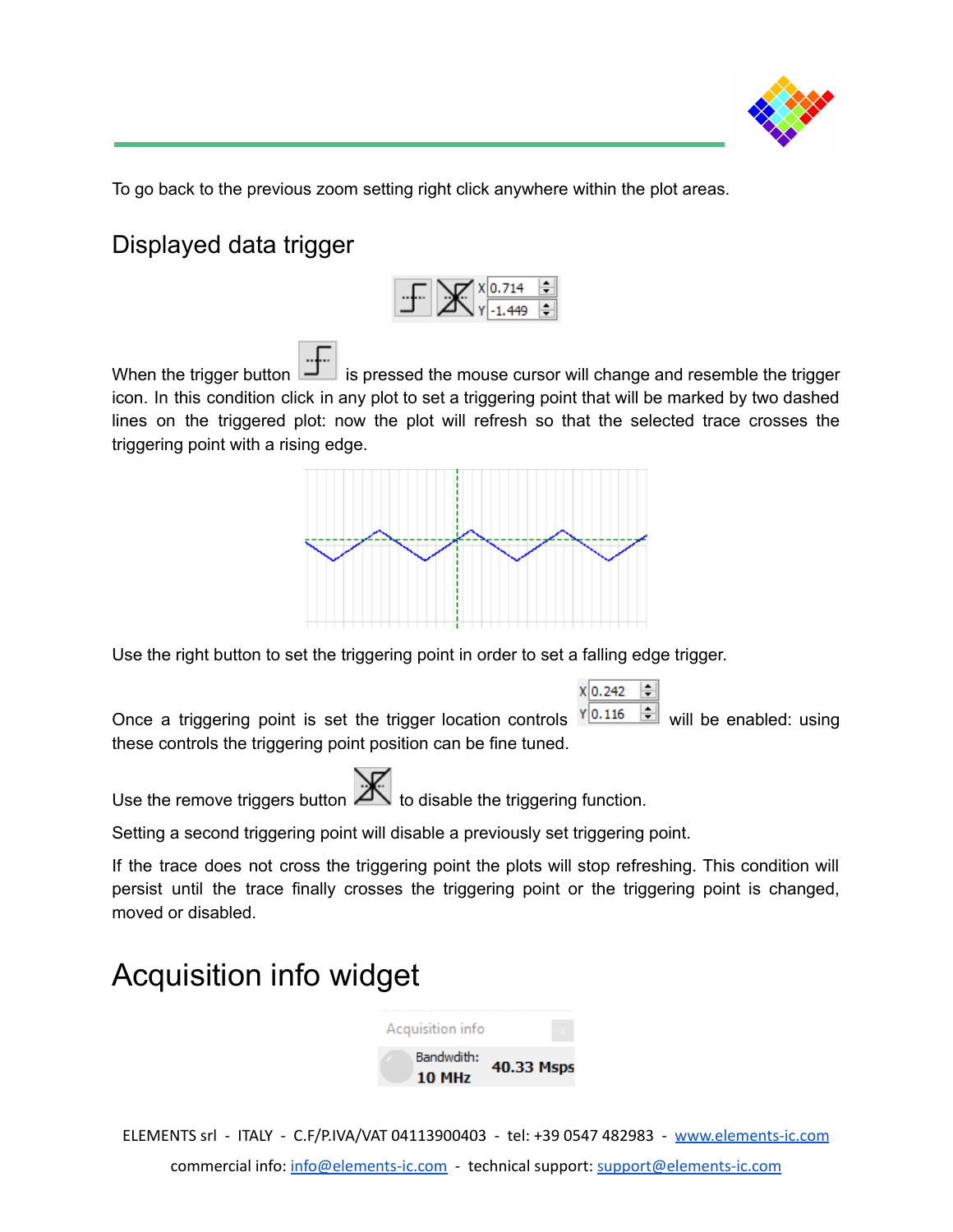

The acquisition info widget reports some runtime information about the data being acquired.

On the left is the saturation LED, which will blink anytime one of the current channels is saturating the selected current range.

On the right of the widget is displayed the current amount of data acquired in terms of samples per second.

# Voltage stimulus

The Voltage stimulus widget contains a complete set of parametric voltage stimulus protocols. For each voltage protocol the different parameters represented in figure can be set (see device specific guides for the complete list of voltage protocols available for each device and the "Voltage Protocols" guide for further details).

## Recording

The voltage stimulus widget hosts also the controls for recording the acquired data. More info on this on the "Record, display and read data" guide.

# Online Analyses

Each online analysis has its own widget that can be shown, hidden, moved around or docked as any other widget. More info on specific analyses can be found in the "Online Analyses" guide.

# Advanced menu

The advanced menu contains features that are not commonly used.

## Firmware selection

| 10MHz controller 1.0.6 |                     |  |  |  |  |  |
|------------------------|---------------------|--|--|--|--|--|
| View Analysis Advanced |                     |  |  |  |  |  |
| Connection             | <b>FW Selection</b> |  |  |  |  |  |
| eUDB2002               | Reset               |  |  |  |  |  |
| $100 - 1$              |                     |  |  |  |  |  |

The firmware selection button lets you select a different FW file to be loaded, but this command should be used only for debug reasons under the supervision of Elements' support personnel.